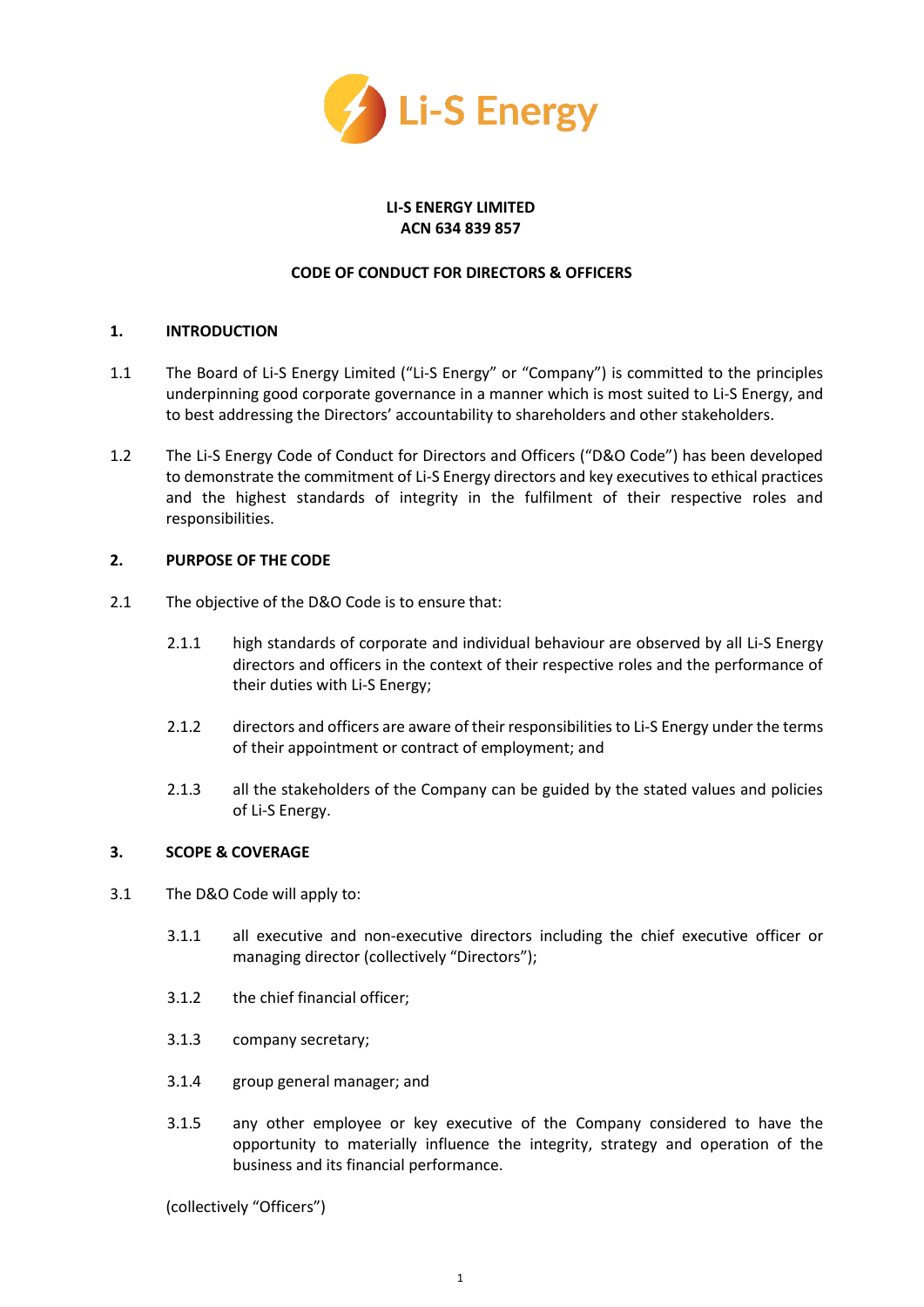# **4. APPLICATION OF CORPORATE CODE OF CONDUCT & ETHICS**

The minimum standards established by the D&O Code will be in addition to those to which Directors and Officers will also be subject in the Li-S Energy Code of Conduct & Ethics. A copy of the Li-S Energy Code of Conduct & Ethics may be found on the Company's website.

## **5. PRIMARY OBLIGATIONS OF THE D&O CODE**

- 5.1 The following represent the primary obligations of Directors and Officers under the D&O Code:
	- 5.1.1 You must act honestly, in good faith and in the best interests of the Company as a whole;
	- 5.1.2 You must act with high standards of honesty, integrity, fairness and equity in all aspects of your employment with Li-S Energy;
	- 5.1.3 You must comply fully with the content and spirit of all laws and regulations which govern the operations of Li-S Energy, its business environment and employment practices;
	- 5.1.4 You will not knowingly participate in any illegal or unethical activity;
	- 5.1.5 You will not enter into any arrangement or participate in any activity that would conflict with the interests of Li-S Energy or prejudice the performance or professional duties; and
	- 5.1.6 You must actively promote compliance with laws, rules, regulations and this Code.

#### **6. PERSONAL RESPONSIBILITY**

- 6.1 Li-S Energy employees should always act with the highest standards of ethics and integrity in their dealings with customers, suppliers, creditors, shareholders, competitors and other employees.
- 6.2 Underpinning this standard is a commitment by each employee to being truthful, honest and trustworthy and a recognition that superior ethical behaviour means complying with the spirit, as well as the letter of the law.
- 6.3 Consequently, you must not engage in any conduct which brings discredit upon the Company.

#### **7. CONFLICTS OF INTEREST**

- 7.1 You have a duty to act in the best interests of Li-S Energy.
- 7.2 During your employment or appointment, however, there may be occasions whereby your own interest conflicts with those of the Company for whatever reason.
- 7.3 If you do find yourself in this situation you need to take immediate action to remove the conflict.
- 7.4 If you are unsure what to do, speak to your supervisor or the Company Secretary.
- 7.5 A supervisor who is consulted about a potential conflict of interest will ensure that measures are put in place to protect parties affected by the conflict of interests from that conflict.
- 7.6 Depending on the nature and extent of the conflict, the measures taken to protect against conflict of interest may include: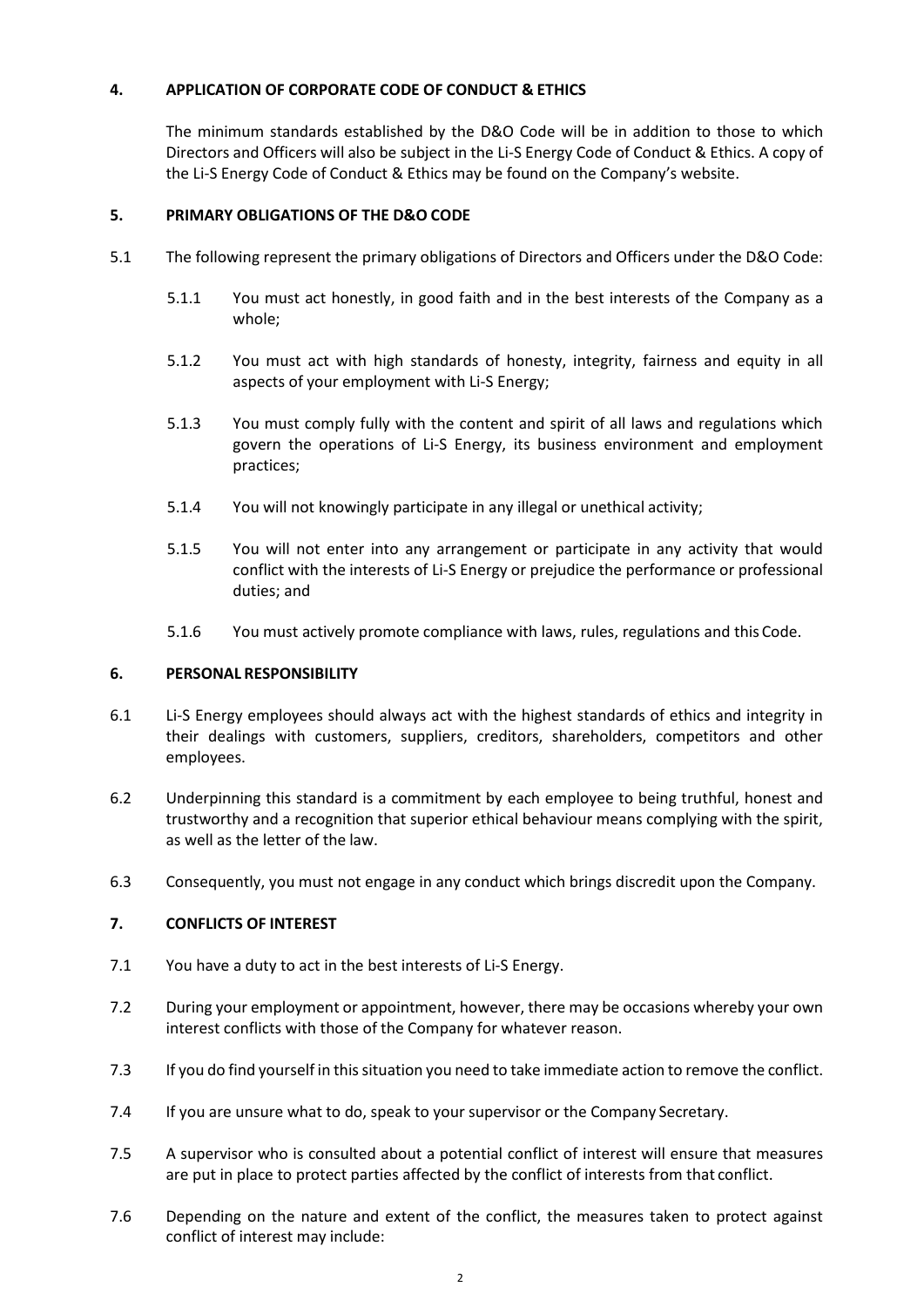- 7.6.1 ensuring that the conflicted or potentially conflicted employee does not participate in the relevant decision or activity; or
- 7.6.2 disclosing the conflict to third parties affected by the conflict; and

ensuring that the conflicted or potentially conflicted employee is not the sole decision maker on the matter.

7.7 You must otherwise not allow your personal interest to conflict with the interests of Li-S Energy.

## **8. OPPORTUNITIES ARISING FROM COURSE OF EMPLOYMENT OR SAPPOINTMENT**

You will not take advantage of property, information or position, or opportunities arising from these, for personal gain or to compete with Li-S Energy.

#### **9. GIFTS, BENEFITS AND HOSPITALITY**

- 9.1 No employee should seek a gift or benefit from any party in the performance of their duties.
- 9.2 No employee should accept significant gifts or other benefits that could have the potential to impair his or her judgement or could be seen to be a conflict of interest.
- 9.3 If you are in doubt about whether a proposed gift or benefit is significant, speak to your supervisor or the Company Secretary.
- 9.4 All gifts and other benefits received by Directors or Officers must be disclosed to the Board or a supervisor, respectively.

### **10. DISCLOSURE AND USE OF INFORMATION**

- 10.1 You have a continuing duty of trust and confidence to Li-S Energy.
- 10.2 During your employment or appointment with Li-S Energy, you may become aware of information concerning the Company or a third party which is confidential.
- 10.3 You should not use this information in a way which creates a personal benefit to you or to another party not entitled to make use of the information.
- 10.4 Such information often has the potential to cause damage or create a benefit if disclosed without permission and should always remain confidential.
- 10.5 If you are uncertain about whether information may be disclosed or used you should always seek guidance before proceeding to do so.

#### **11. INSIDER TRADING**

- 11.1 It is a serious criminal offence for any person to apply for, buy or sell, shares in Li-S Energy while they have inside information concerning the Company. The Company has a Security Trading Policy which is published on the Company's website. You should refer to this.
- 11.2 Inside information is that information which is not generally available, and which if it were generally available, would be expected to have a material effect on the price or value of Li-S Energy shares.
- 11.3 This applies not only to Li-S Energy employees, but any other person (such as a friend or family member) who has inside information concerning the Company.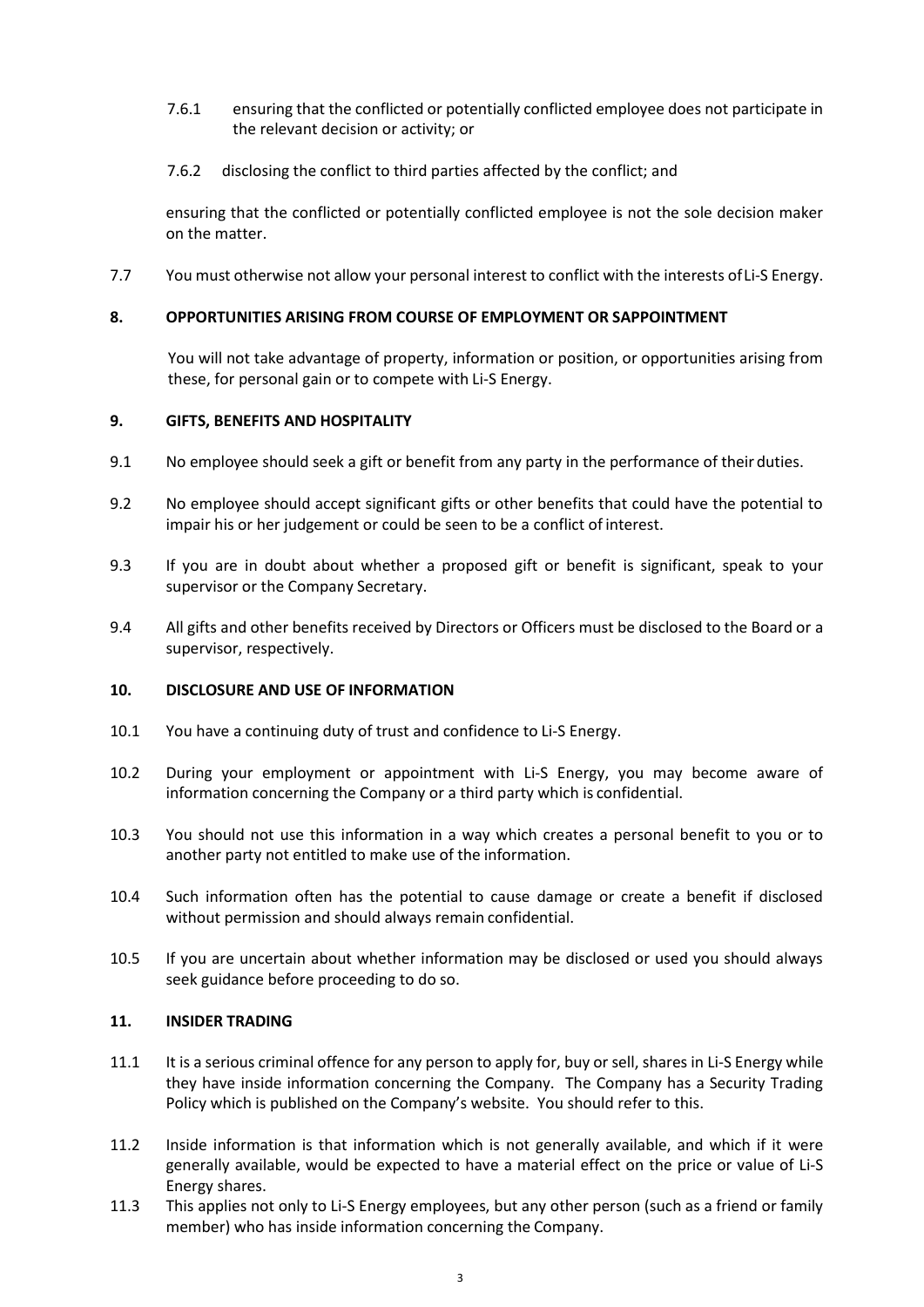11.4 If you have doubts as to whether you can buy or sell Li-S Energy shares, you should contact the Company Secretary.

#### **12. PUBLIC STATEMENTS**

- 12.1 No employee is authorised to make or issue public statements about the Company unless these have been authorised by the Board or Chief Executive Officer.
- 12.2 This includes public speaking engagements and conversations with the media.

## **13. SEXUAL HARASSMENT**

- 13.1 Sexual harassment in the work environment will not be tolerated under any circumstances.
- 13.2 Sexual harassment means any unwanted, unwelcome or uninvited behaviour of a sexual nature which makes a person feel humiliated, intimidated or offended.
- 13.3 Li-S Energy has established a separate policy which specifically deals with this issue. You should make yourself familiar with the contents of this policy and ensure that you comply with it in all respects.

#### **14. EQUAL OPPORTUNITY**

- 14.1 Li-S Energy is an equal opportunity employer.
- 14.2 The Company takes very seriously its efforts to ensure that all employees, and prospective employees, have an equal opportunity to participate and contribute to the business free of prejudice and discrimination.
- 14.3 Li-S Energy considers this not only fair and just but makes good business sense.
- 14.4 Discrimination on any grounds will not be tolerated and, if found to exist, will result in disciplinary action including termination.

#### **15. WORK ENVIRONMENT**

- 15.1 Li-S Energy is committed to providing its employees with a working environment which is healthy, safe and productive.
- 15.2 While the Company is continually taking action to ensure the safety of its employees, it is expected that each employee will also take responsibility for their own safety and that of their colleagues.
- 15.3 Workplace bullying, intimidation or harassment of any kind will not be tolerated.

#### **16. ENVIRONMENTAL CONSIDERATIONS**

- 16.1 You should perform your duties in a manner consistent with the Company's on-going commitment to undertaking its business operations in a way which minimises the impact on the environment.
- 16.2 You should contribute wherever possible to the stated objectives of the Li-S Energy Environment Policy and assist in the development of operational practices and procedures which have sustainable environmental benefits.